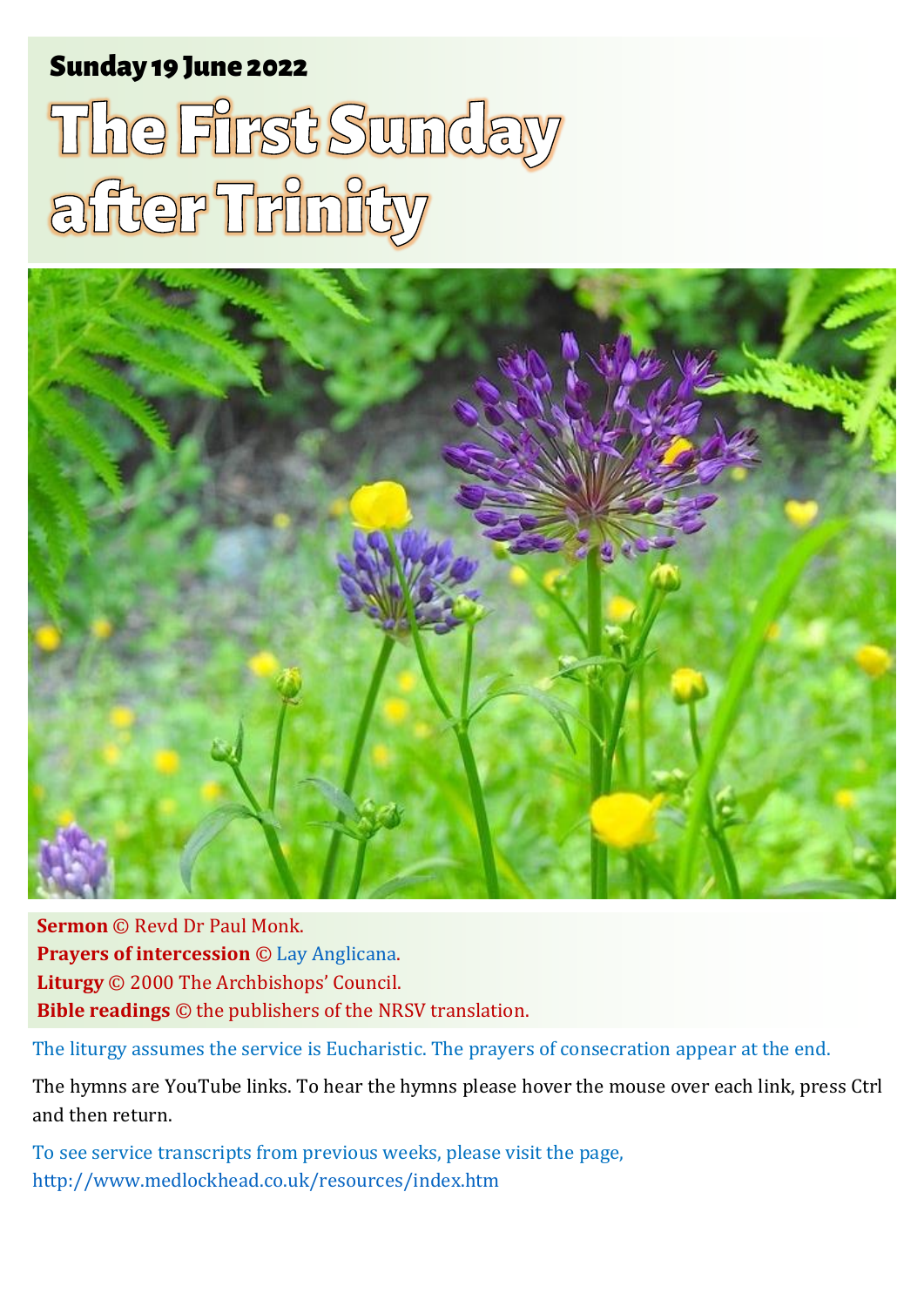#### **Introduction and welcome**

HYMN 1 **[He who would valiant be](https://www.youtube.com/watch?v=5yHJMPw8RHU)** (please click on this link to hear the hymn)

#### **The Welcome**

In the name of the Father, and of the Son, and of the Holy Spirit

All **Amen.**

The Lord be with you

All **And also with you.**

#### **The Preparation**

All **Almighty God,**

**to whom all hearts are open, all desires known, and from whom no secrets are hidden: cleanse the thoughts of our hearts by the inspiration of your Holy Spirit, that we may perfectly love you, and worthily magnify your holy name; through Christ our Lord. Amen.**

Our Lord Jesus Christ said:

The first commandment is this: 'Hear, O Israel, the Lord our God is the only Lord. You shall love the Lord your God with all your heart, with all your soul, with all your mind, and with all your strength.'

And the second is this: 'Love your neighbour as yourself.' There is no other commandment greater than these. On these two commandments hang all the law and the prophets.

#### All **Amen. Lord, have mercy.**

God so loved the world that he gave his only Son Jesus Christ to save us from our sins, to be our advocate in heaven, and to bring us to eternal life. Therefore, let us confess our sins in penitence and faith, firmly resolved to keep God's commandments and to live in love and peace with all.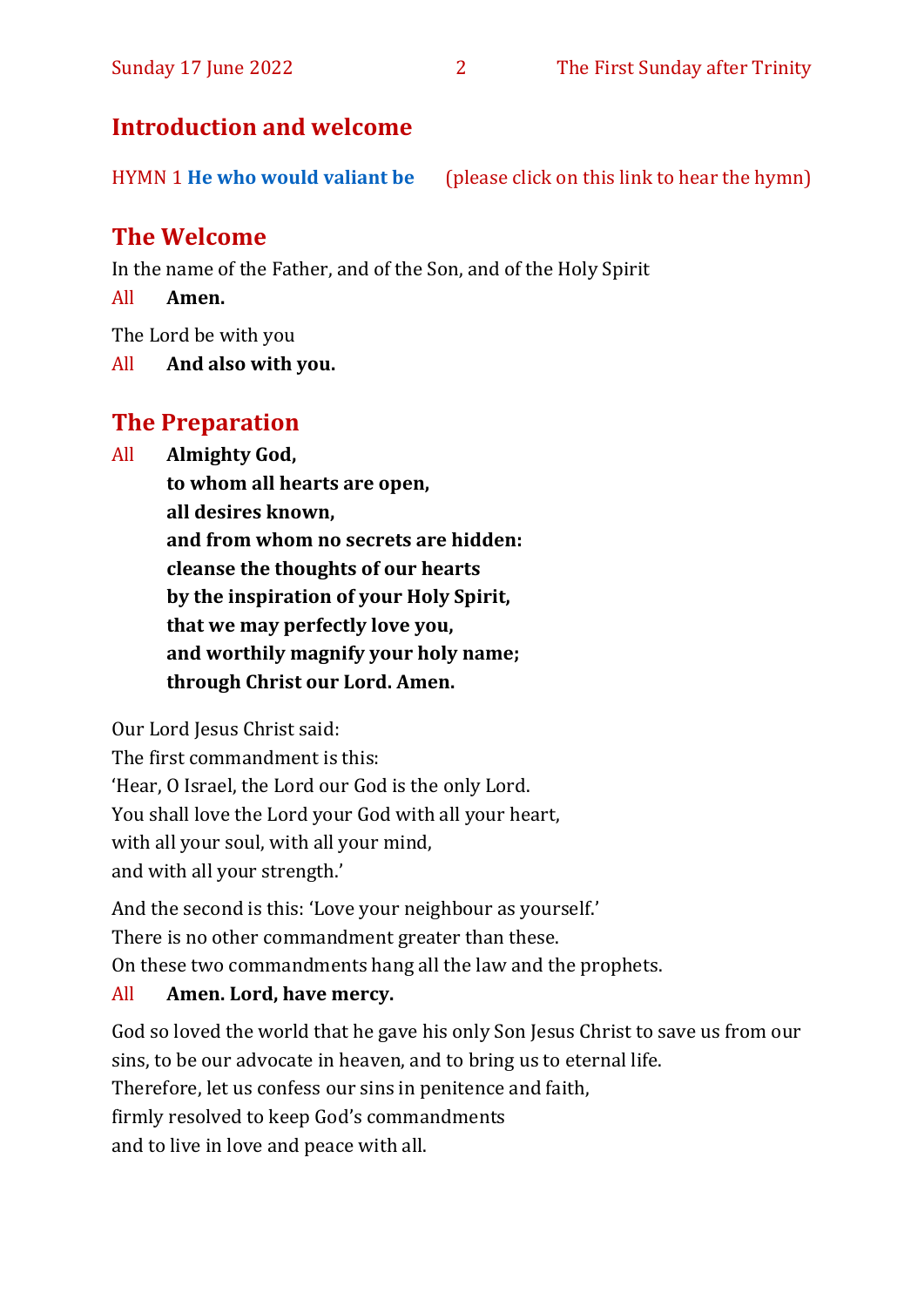All **Almighty God, our heavenly Father, we have sinned against you and against our neighbour in thought and word and deed, through negligence, through weakness, through our own deliberate fault. We are truly sorry and repent of all our sins. For the sake of your Son Jesus Christ, who died for us, forgive us all that is past and grant that we may serve you in newness of life to the glory of your name. Amen.**

Almighty God,

who forgives all who truly repent, have mercy upon you, pardon and deliver you from all your sins, confirm and strengthen you in all goodness, and keep you in life eternal; through Jesus Christ our Lord. All **Amen.**

#### **The Gloria**

This Gloria is sung to the tune of 'Cwm Rhondda'. Click **[here](about:blank)** for the tune.

All **Glory be to God in Heaven, Songs of joy and peace we bring, Thankful hearts and voices raising, To creation's Lord we sing. Lord we thank you, Lord we praise you, Glory be to God our King: Glory be to God our King. Lamb of God, who on our shoulders, Bore the load of this world's sin; Only Son of God the Father, You have brought us peace within. Lord, have mercy, Christ have mercy,**

**Now your glorious reign begin:**

**Now your glorious reign begin.**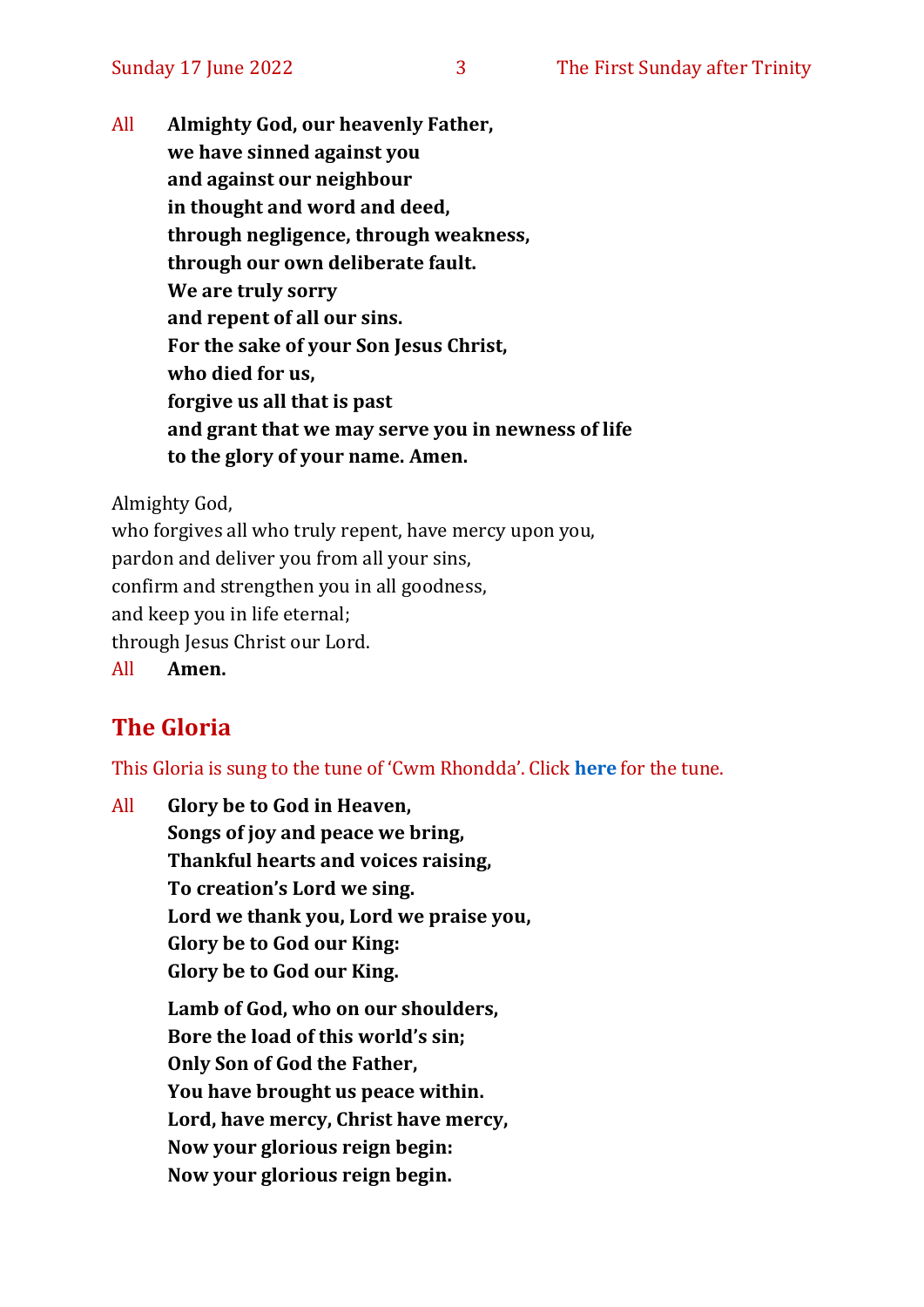**You O Son of God are Holy, You we praise with one accord. None in heav'n or earth is like you, Only you are Christ the Lord. With the Father and the Spirit, Ever worshipped and adored: Ever worshipped and adored.**

#### **The Collect for the First Sunday after Trinity**

O God, the strength of all those who put their trust in you, mercifully accept our prayers and, because through the weakness of our mortal nature we can do no good thing without you, grant us the help of your grace, that in the keeping of your commandments we may please you both in will and deed; through Jesus Christ your Son our Lord, who is alive and reigns with you, in the unity of the Holy Spirit, one God, now and for ever. All **Amen.**

#### **First reading**

A reading from the First Book of Kings

Ahab told Jezebel all that Elijah had done, and how he had killed all the prophets with the sword. Then Jezebel sent a messenger to Elijah, saying, 'So may the gods do to me, and more also, if I do not make your life like the life of one of them by this time tomorrow.' Then he was afraid; he got up and fled for his life, and came to Beer-sheba, which belongs to Judah; he left his servant there. But he himself went a day's journey into the wilderness, and came and sat down under a solitary broom tree. He asked that he might die: 'It is enough; now, O Lord, take away my life, for I am no better than my ancestors.' He got up, and ate and drank; then he went in the strength of that food forty days and forty nights to Horeb the mount of God.

At that place he came to a cave, and spent the night there. Then the word of the Lord came to him, saying, 'What are you doing here, Elijah?' He answered, 'I have been very zealous for the Lord, the God of hosts; for the Israelites have forsaken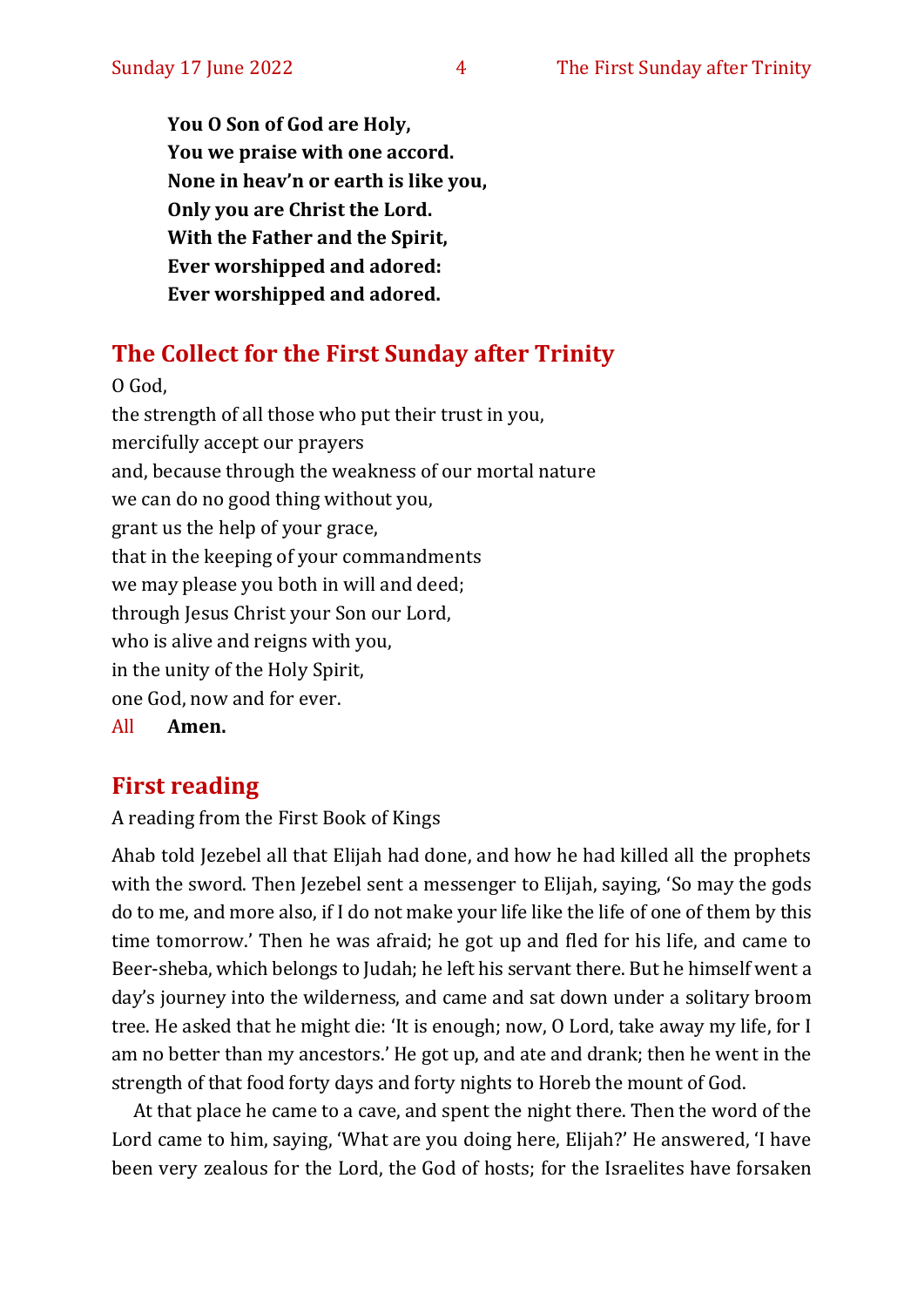your covenant, thrown down your altars, and killed your prophets with the sword. I alone am left, and they are seeking my life, to take it away.' He said, 'Go out and stand on the mountain before the Lord, for the Lord is about to pass by.' Now there was a great wind, so strong that it was splitting mountains and breaking rocks in pieces before the Lord, but the Lord was not in the wind; and after the wind an earthquake, but the Lord was not in the earthquake; and after the earthquake a fire, but the Lord was not in the fire; and after the fire a sound of sheer silence. When Elijah heard it, he wrapped his face in his mantle and went out and stood at the entrance of the cave. Then there came a voice to him that said, 'What are you doing here, Elijah?' He answered, 'I have been very zealous for the Lord, the God of hosts; for the Israelites have forsaken your covenant, thrown down your altars, and killed your prophets with the sword. I alone am left, and they are seeking my life, to take it away.' Then the Lord said to him, 'Go, return on your way to the wilderness of Damascus; when you arrive, you shall anoint Hazael as king over Aram. *1 Kings 19:1–4, 8–15*

This is the Word of the Lord

All **Thanks be to God.**

#### **Second reading**

A reading from St Paul's Letter to the Galatians

Now before faith came, we were imprisoned and guarded under the law until faith would be revealed. Therefore the law was our disciplinarian until Christ came, so that we might be justified by faith. But now that faith has come, we are no longer subject to a disciplinarian, for in Christ Jesus you are all children of God through faith. As many of you as were baptised into Christ have clothed yourselves with Christ. There is no longer Jew or Greek, there is no longer slave or free, there is no longer male and female; for all of you are one in Christ Jesus. And if you belong to Christ, then you are Abraham's offspring, heirs according to the promise. *Galatians 3:23–29*

This is the Word of the Lord

All **Thanks be to God.**

HYMN 2 **[Jesus, remember mw, when you come into your Kingdom](https://www.youtube.com/watch?v=RGB2E0NzO2A)**(Taizé chant) **[Jesus, remember me](https://www.youtube.com/watch?v=bQtsJl1RjC0)** (guitar-based version)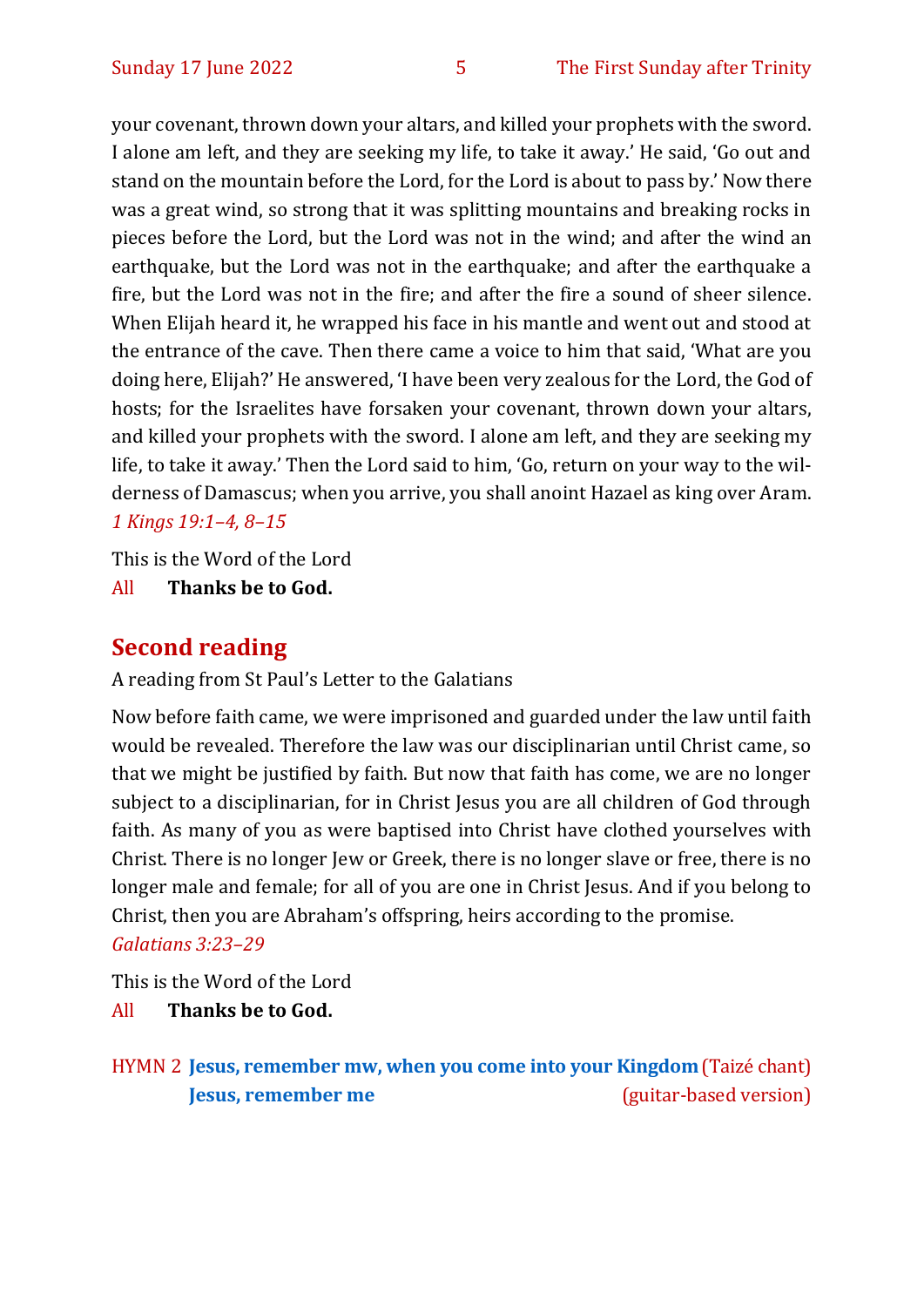#### **Gospel reading**

Hear the Gospel of our Lord Jesus Christ according to Luke

#### All **Glory to you O Lord.**

[Jesus and his disciples] arrived at the country of the Gerasenes, which is opposite Galilee. As he stepped out on land, a man of the city who had demons met him. For a long time he had worn no clothes, and he did not live in a house but in the tombs. When he saw Jesus, he fell down before him and shouted at the top of his voice, 'What have you to do with me, Jesus, Son of the Most High God? I beg you, do not torment me'—for Jesus had commanded the unclean spirit to come out of the man. (For many times it had seized him; he was kept under guard and bound with chains and shackles, but he would break the bonds and be driven by the demon into the wilds.)

Jesus then asked him, 'What is your name?' He said, 'Legion'; for many demons had entered him. They begged him not to order them to go back into the abyss. Now there on the hillside a large herd of swine was feeding; and the demons begged Jesus to let them enter these. So he gave them permission. Then the demons came out of the man and entered the swine, and the herd rushed down the steep bank into the lake and was drowned. When the swineherds saw what had happened, they ran off and told it in the city and in the country. Then people came out to see what had happened, and when they came to Jesus, they found the man from whom the demons had gone sitting at the feet of Jesus, clothed and in his right mind. And they were afraid. Those who had seen it told them how the one who had been possessed by demons had been healed.

Then all the people of the surrounding country of the Gerasenes asked Jesus to leave them; for they were seized with great fear. So he got into the boat and returned. The man from whom the demons had gone begged that he might be with him; but Jesus sent him away, saying, 'Return to your home, and declare how much God has done for you.' So he went away, proclaiming throughout the city how much Jesus had done for him. *Luke 8:26–39*

This is the Gospel of the Lord All **Praise to you O Christ.** 

#### **Sermon**

The three of today's readings look at the problem of evil in its various manifestations, but in fact today's principal theme is freedom.

We've entered the longest Church season of Trinity. In a sense that season starts with Pentecost, when the Holy Spirit created the Church and continues to enter Christian souls to this day. The Spirit does not sit passively but changes and teaches. The centrepiece of that change is the work of forgiveness and transmuting the base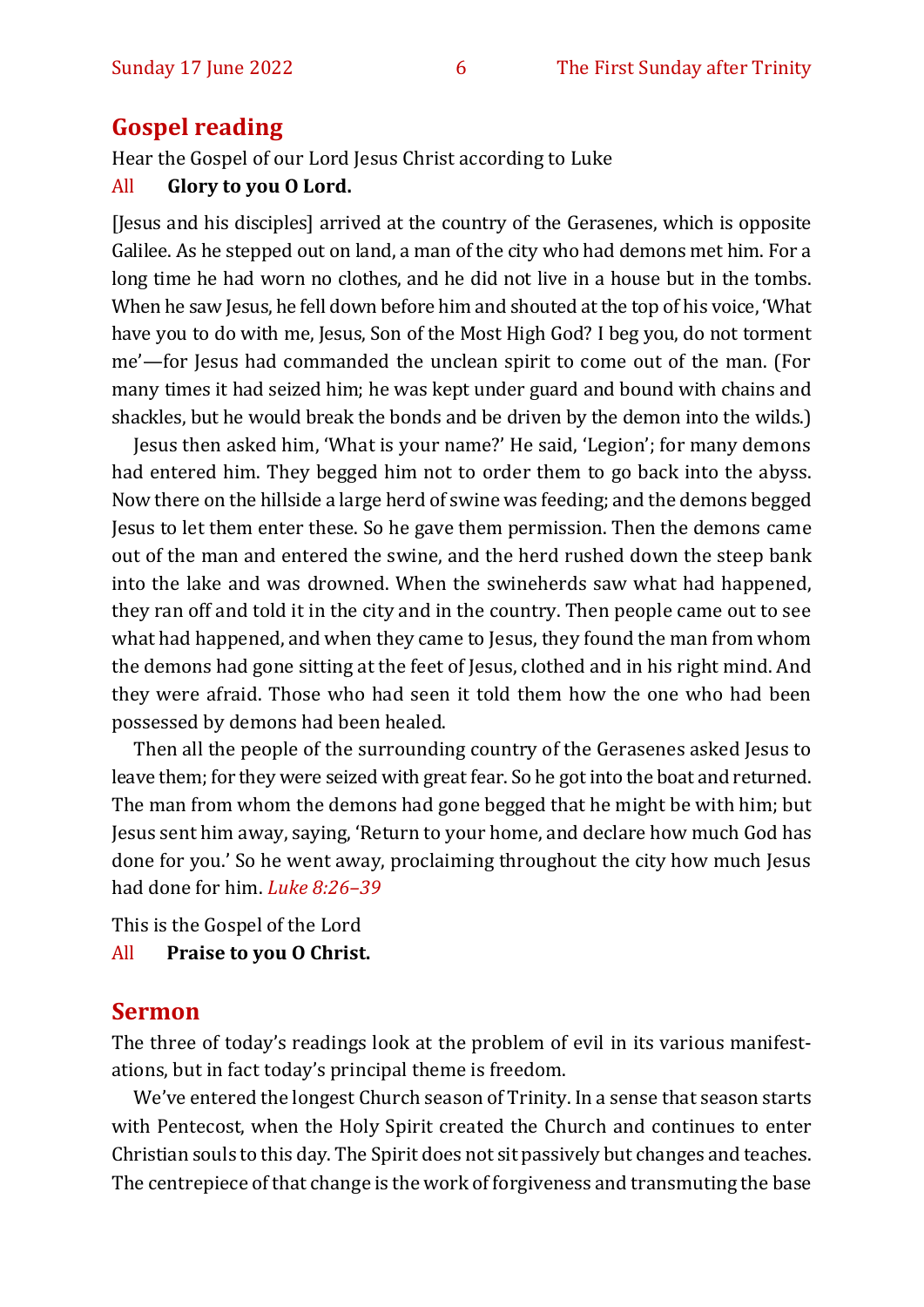metal of our human nature into Christlikeness. And, to that end, the fulcrum about which the Spirit teaches is discipleship because wants us to become like Jesus.

Today's three readings help discuss the principal reasons why we are not the people we can and ought to be. In the Old Testament, we hear the story of Elijah and Ahab. In this portion, Elijah is seen running away because he is afraid of evil as manifested in human-fronted government. God, with His trademark gentleness, calls Him back to the right path of doing something about that evil confronting it. In the second reading, St Paul discusses the way that the Holy Spirit, who is received at baptism, propels a human into activism against evil. He says, 'There is no longer Jew or Greek, there is no longer slave or free, there is no longer male and female; for all of you are one in Christ Jesus.' What he is doing is to call out as evil the human practices of racism, economic domination, and sexism—we clearly still know a lot about them in Britain today!—and insists that a Spirit-filled Christian will work to overcome them. And in today's Gospel, Jesus deals with an evil spirit living inside a man who is possessed. In some of the similar stories in the Bible we might infer mental illness, but here it's easier to talk about the way that the evil powers behind much of what is happening in the world are invisible but become visible through human suffering. Whatever the cause, Jesus redeems it through us.

Taken together, then, these three stories suggest that it's the same Holy Spirit in these three stories. *And therefore, a person who has the Holy Spirit of God living inside their soul will also feel propelled to change the world.* Jesus himself called this action 'seeking the Kingdom': it was clearly important to Jesus, because the very first active clause of the prayer we call 'the Lord's Prayer' is imploring God to make that change. Indeed, placing these three Scriptural passages immediately after Trinity Sunday can be viewed as creedal: a new, modern creed saying something like, 'One of the proof-positive ways of telling if a person lives in the Spirit is the way they work to confront evil in the world and reverse its effects.'

Having taken it as read that Christians will confront evil, let's look at the kinds of evil in these three passages. In the first passage, it's political evil as embodied by wicked King Ahab, who operated between two- and three millennia ago. Like then, today we see ethnic cleansing around the world, wars, apartheids, and pogroms. We see political evil. Christian: it is your duty to oppose this evil.

The second passage discusses systemic evil and the way that society chooses to operate. In fact, at root, it's often a personal choice between individuals. Maybe a person says, 'I am better than you because I'm …' and then customises according to whatever they seek to feel superior about: in the world today, the most common are, 'I'm male', I'm white', 'I'm straight and not gay', but let's not forget race, rich and poor, education, and so on. Christian: it is your duty to oppose this evil.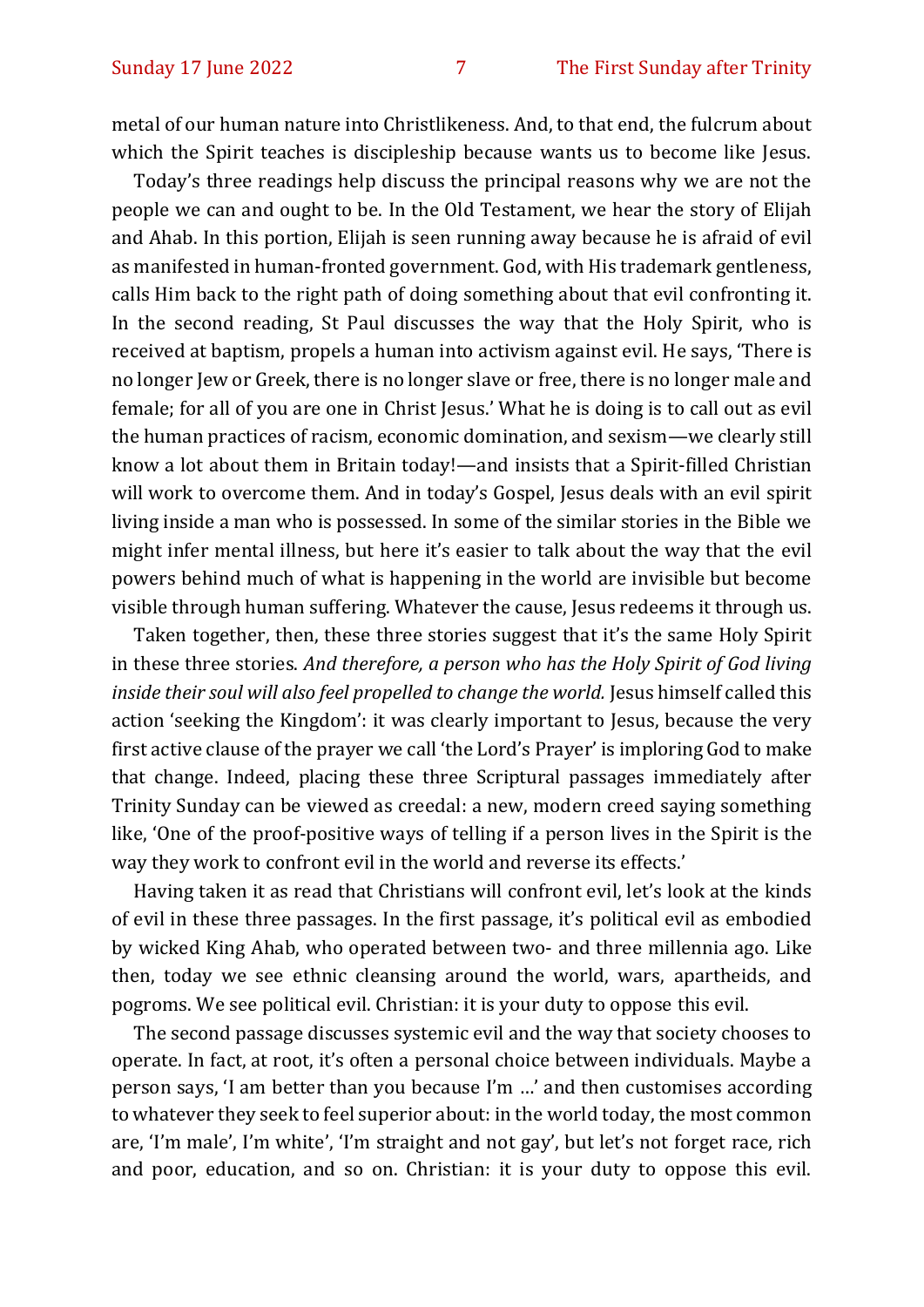The third evil is the dis-incarnate evil that inspires and works through the subconscious and causes personal motivations. That evil is most apparent when it inspires a person to commit an atrocity like the all-too-common mass killings in the United States or become a drug lord, but it also inspires us to tell 'a little white lie' or go through a red light in the car, or anything that seems trivial to so much of our human race. Christian: it is your duty to oppose this evil.

Today's lectionary invites us to look at evil with its various causes and its seemingly endless manifestations. There's no need to explore further. The point is that evil is not of God and therefore needs to be opposed. The Holy Spirit in the soul of every true Christian is working tirelessly to oppose that evil. It starts when we oppose evil in self as we struggle toward holiness of life. But it opposes systemic evil, political evil, in fact, it opposes any evil.

That opposing of evil can sound difficult but it is conceptually easy. In every place we see evil we are to replace it with God. That placing of God could in practice mean going there ourselves … because God lives in us and therefore God is there with us. We've mentioned the Lord's Prayer already. Notice the way that it concludes with a different clause about evil. To paraphrase, 'Protect us from evil.' It emphasises that evil is not of God and needs opposing.

In effect, then, this whole discussion is merely re-stating the obvious Christian imperative: if we are to grow into Christ, we must oppose that which is not of Him.

#### **The Creed**

Do you believe and trust in God the Father, the source of all being and life, the one for whom we exist?

#### All **We believe and trust in him.**

Do you believe and trust in God the Son, who took our human nature, died for us and rose again?

#### All **We believe and trust in him.**

Do you believe and trust in God the Holy Spirit, who gives life to the people of God and makes Christ known in the world?

#### All **We believe and trust in him.**

This is the faith of the Church.

All **This is our faith.**

**We believe and trust in one God, Father, Son and Holy Spirit. Amen.**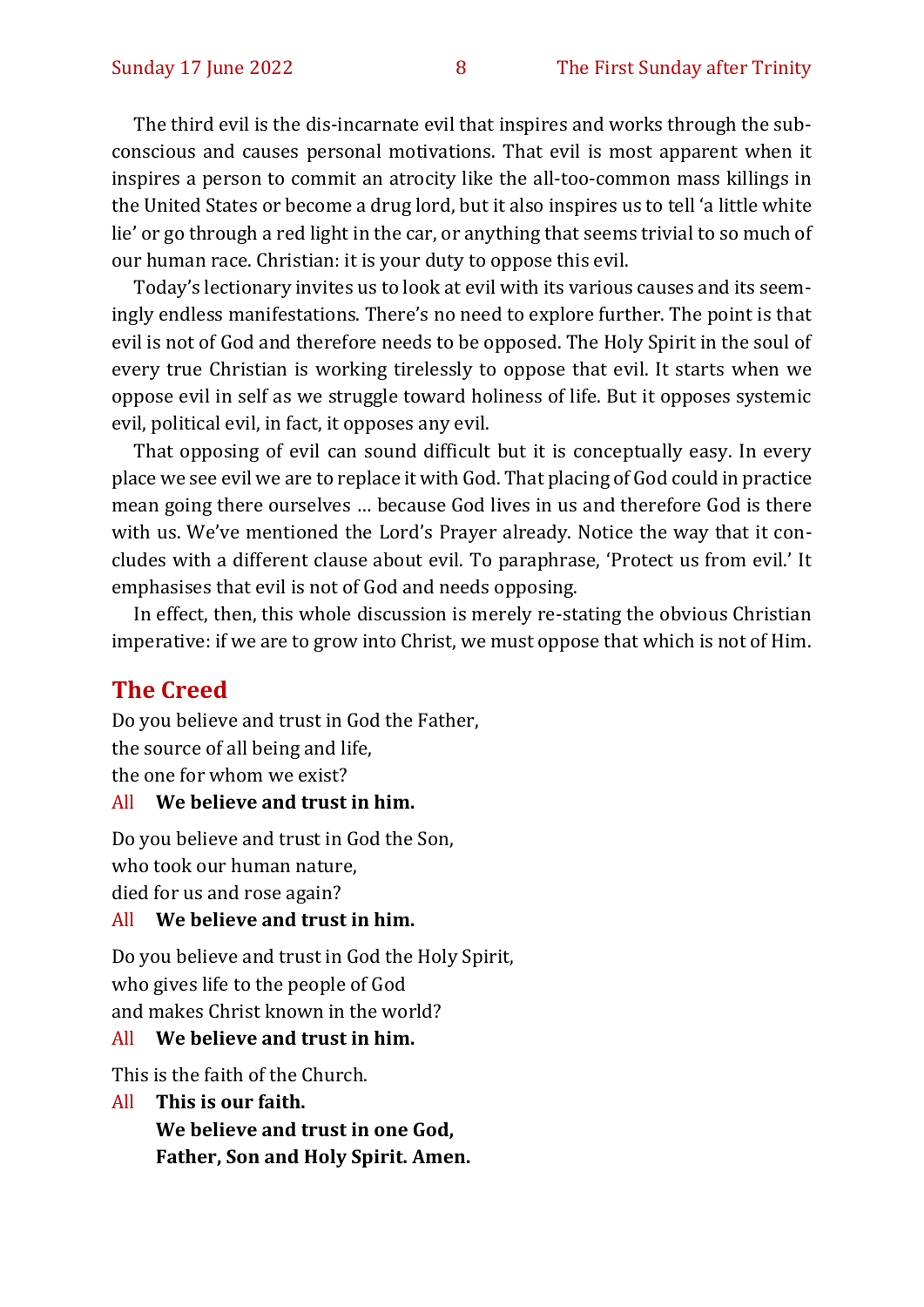#### **Prayers of intercession**

The Church of Christ Lord, we pray for your Church. Inspire in us the desire to draw together as we seek to serve you. Inspire us to reach out as the Body of Christ to all who remain outside, feeling themselves guilty of dust and sin. Through your grace, may we invite them to taste and see that the Lord is good. And then, as you have taught us, may we as a united whole worship you in the beauty of holiness, in spirit and in truth.

Lord, who has given us so much, give us one thing more: a grateful heart. Lord, in your mercy

#### All **hear our prayer.**

Lord God, you draw us by your beauty and transform us by your holiness; let our worship echo all creation's praise and declare your glory to the nations. As we move into summer and the days lengthen, our souls are drawn out of their mortal weariness, helped by the wonders of your creation upwards to you, source of unfailing refreshment and strength.

Lord, who has given us so much, give us one thing more: a grateful heart.

Lord, in your mercy

#### All **hear our prayer.**

Lord, who has commanded us to love one another, give us grace also to fulfil this commandment. We ask you to help us be gentle, thoughtful and forgiving to all whom we meet and live amongst. We thank you for our friends and ask you to help us to keep these friendships in good repair. We thank you for the unselfish loving kindness which our friends have shown us, sharing our laughter in times of happiness, and standing beside us in times of trouble. Help us to be good friends in our turn, ready to help but not to interfere, and at all times a dependable source of strength to those whom we love.

Lord, who has given us so much, give us one thing more: a grateful heart. Lord, in your mercy

#### All **hear our prayer.**

Lord, comfort all who are distressed. Be with them, we pray, through the lonely watches of the night and the narrow tunnel of their pain and grief. Give to the suffering the faith that will protect them from despair and give them the hope that will deliver them from fear and faint-heartedness.

Lord, who has given us so much, give us one thing more: a grateful heart.

Lord, in your mercy

#### All **hear our prayer.**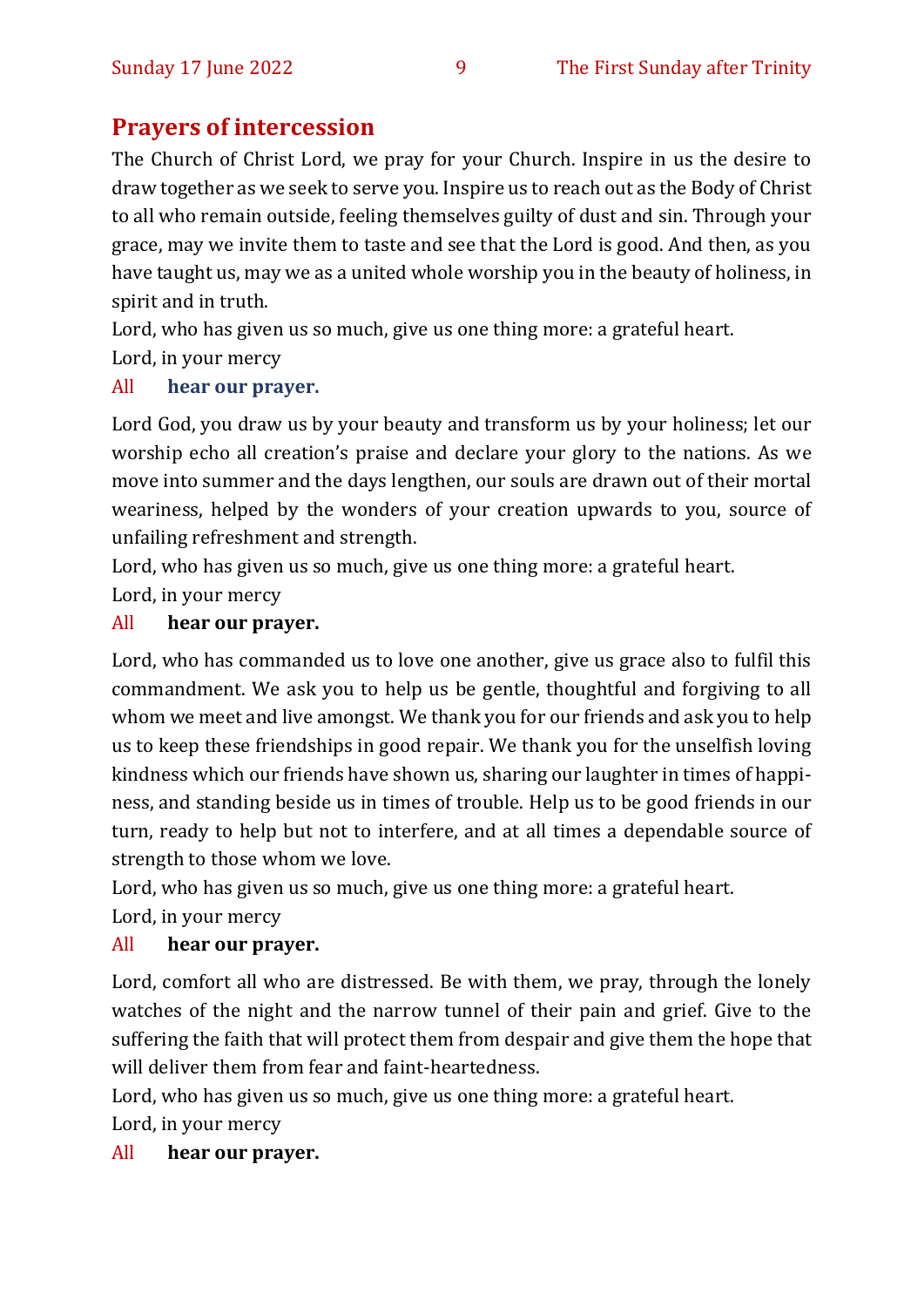Lord, we bring before you those whose earthly life is now at an end. Receive their souls into your kingdom, we pray, that redeemed by grace they may be forgiven for their sins, rest in peace and rise in glory.

Lord, who has given us so much, give us one thing more: a grateful heart. Lord, in your mercy

All **hear our prayer.**

Merciful Father,

All **accept these prayers for the sake of your Son, our Saviour Jesus Christ. Amen.**

#### **The peace**

Peace to you from God our heavenly Father. Peace from his Son Jesus Christ who is our peace. Peace from the Holy Spirit, the Life-giver

The peace of the Lord be always with you,

All **And also with you.**

HYMN 3 **[Lord of the dance](https://www.youtube.com/watch?v=n1yzqsWxcBY)** (Irish folk version)

**[Lord of the dance](https://www.youtube.com/watch?v=0neq_axOslk)** (rock version)

The liturgy of the Communion Service appears below

# The Dismissal

The peace of God which passes all understanding, keep your hearts and minds in the knowledge and love of God, and of his Son Jesus Christ our Lord; and the blessing and the blessing of God the Almighty, Father, Son, and Holy Spirit, be with you now and remain with you always. All **Amen.**

HYMN 4 **[Jesus Christ is waiting](https://www.youtube.com/watch?v=_Khf1_aURfc)** (please click on this link to hear the hymn)

Go in peace to love and serve the Lord.

All **In the name of Christ. Amen.**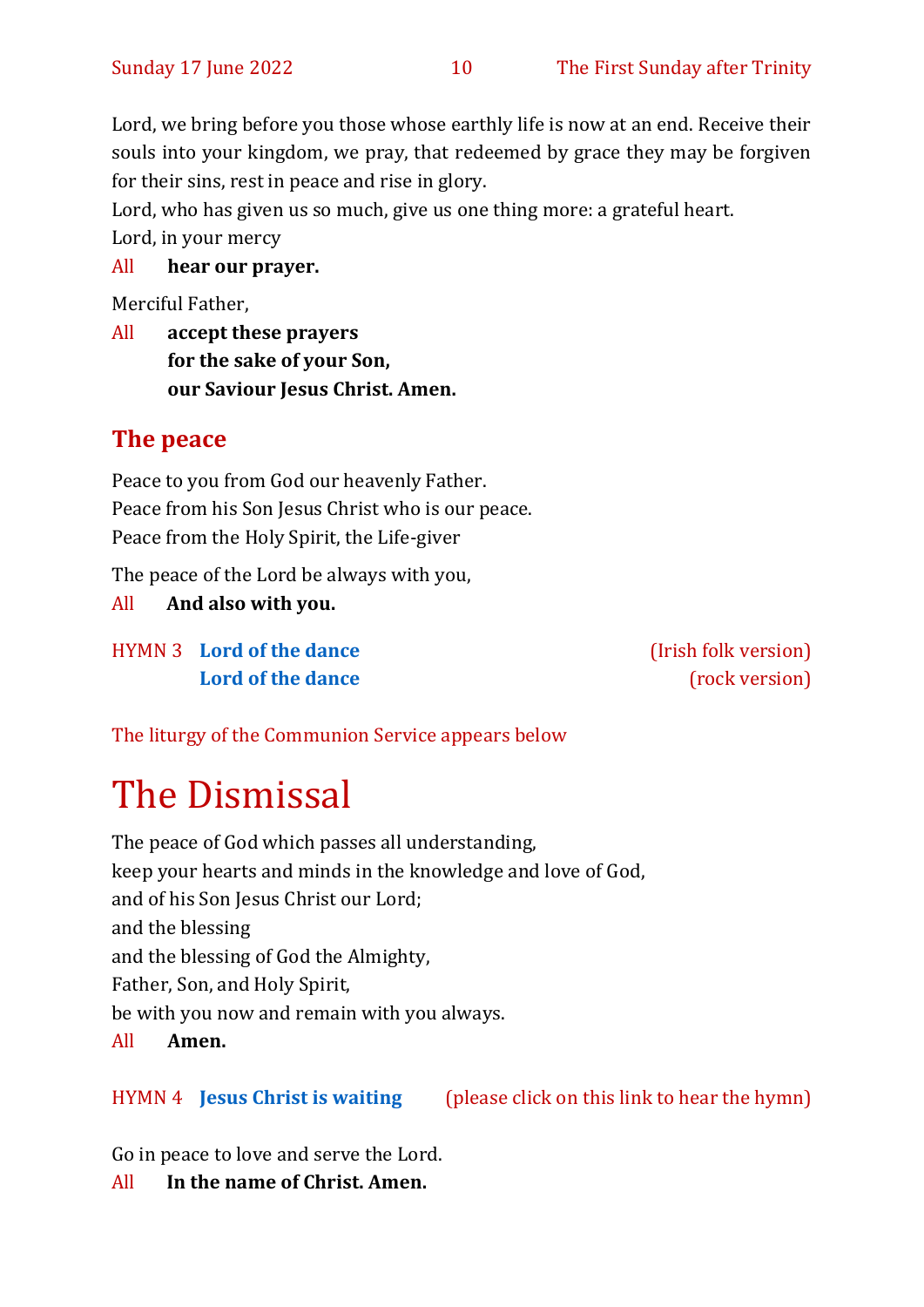## The Liturgy of the Sacrament

#### Eucharistic Prayer (prayer E)

The Lord be with you

#### All **and also with you.**

Lift up your hearts.

#### All **We lift them to the Lord.**

Let us give thanks to the Lord our God.

#### All **It is right to give thanks and praise.**

Father, you made the world and love your creation. You gave your Son Jesus Christ to be our Saviour. His dying and rising have set us free from sin and death. And so we gladly thank you, with saints and angels praising you, and saying,

All **Holy, holy, holy Lord, God of power and might, heaven and earth are full of your glory. Hosanna in the highest. Blessed is he who comes in the name of the Lord. Hosanna in the highest.**

We praise and bless you, loving Father, through Jesus Christ, our Lord; and as we obey his command, send your Holy Spirit, that broken bread and wine outpoured may be for us the body and blood of your dear Son.

On the night before he died he had supper with his friends and, taking bread, he praised you. He broke the bread, gave it to them and said: Take, eat; this is my body which is given for you; do this in remembrance of me.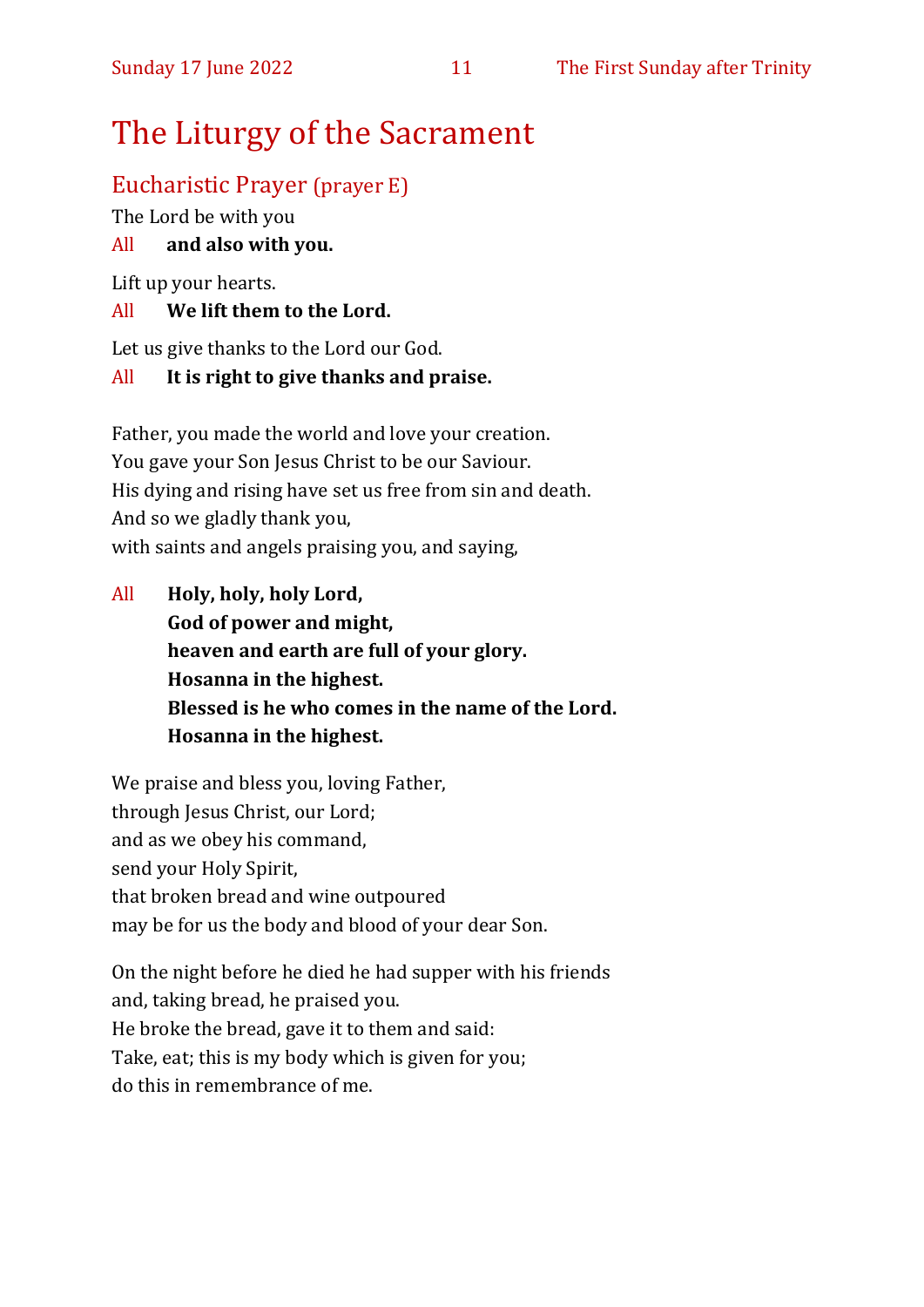When supper was ended he took the cup of wine. Again he praised you, gave it to them and said: Drink this, all of you; this is my blood of the new covenant, which is shed for you and for many for the forgiveness of sins. Do this, as often as you drink it, in remembrance of me.

So, Father, we remember all that Jesus did, in him we plead with confidence his sacrifice made once for all upon the cross.

Bringing before you the bread of life and cup of salvation, we proclaim his death and resurrection until he comes in glory.

Great is the mystery of faith:

#### All **Christ has died. Christ is risen. Christ will come again.**

Lord of all life, help us to work together for that day when your kingdom comes and justice and mercy will be seen in all the earth.

Look with favour on your people, gather us in your loving arms and bring us with all the saints to feast at your table in heaven.

Through Christ, and with Christ, and in Christ, in the unity of the Holy Spirit, all honour and glory are yours, O loving Father, for ever and ever.

All **Amen.**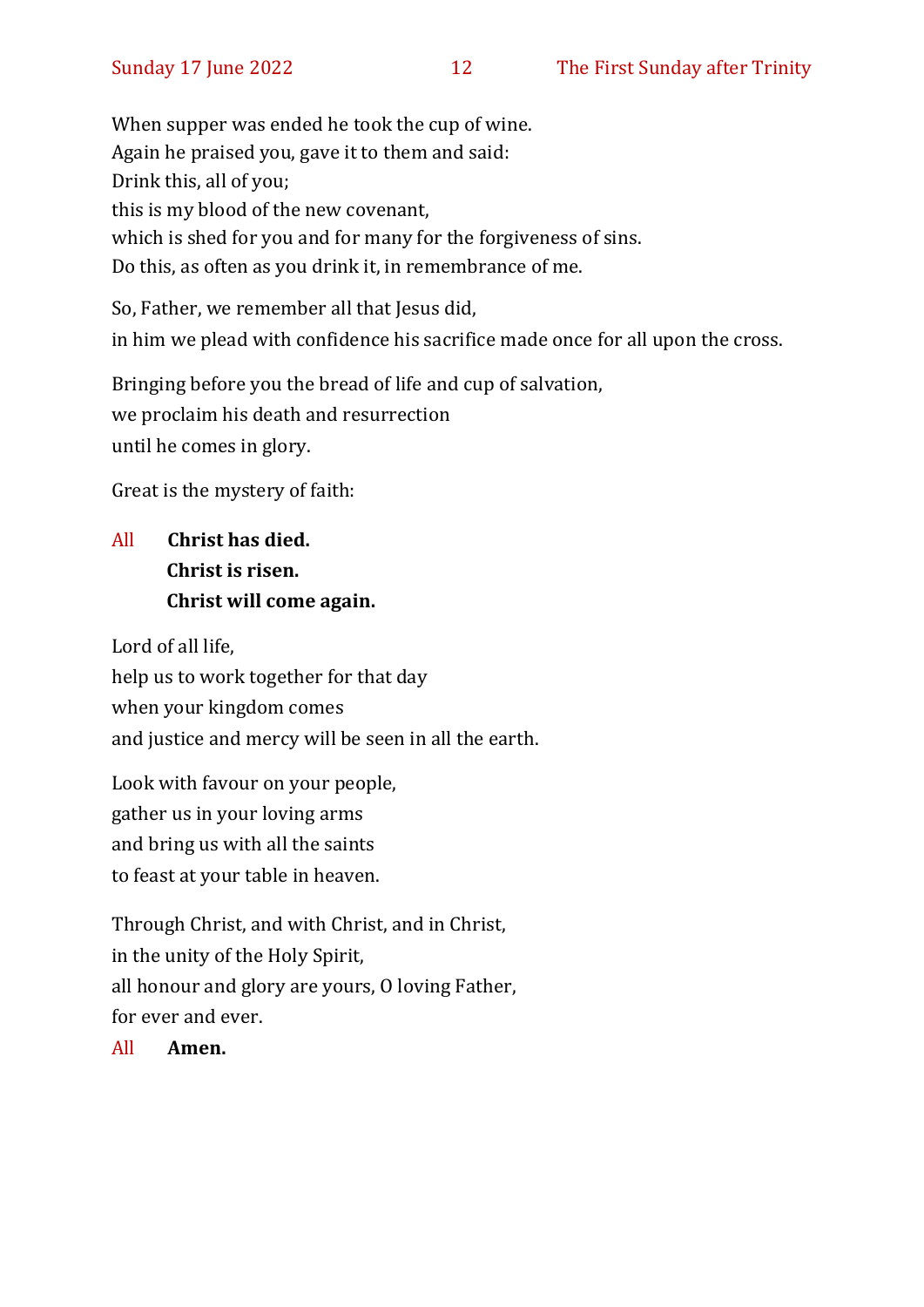#### **The Lord's Prayer**

As our Saviour taught us, so we pray

All **Our Father in heaven, hallowed be your name, your kingdom come, your will be done, on earth as in heaven. Give us today our daily bread. Forgive us our sins as we forgive those who sin against us. Lead us not into temptation but deliver us from evil. For the kingdom, the power,** 

**and the glory are yours now and for ever. Amen.**

#### **Breaking of the Bread**

We break this bread to share in the body of Christ.

- All **Though we are many, we are one body, because we all share in one bread.**
- All **Lamb of God,**

**you take away the sin of the world, have mercy on us.**

**Lamb of God, you take away the sin of the world,** 

**have mercy on us.**

**Lamb of God,** 

**you take away the sin of the world, grant us peace.**

Draw near with faith.

Receive the body of our Lord Jesus Christ which he gave for you, and his blood which he shed for you. Eat and drink in remembrance that he died for you, and feed on him in your hearts by faith with thanksgiving.